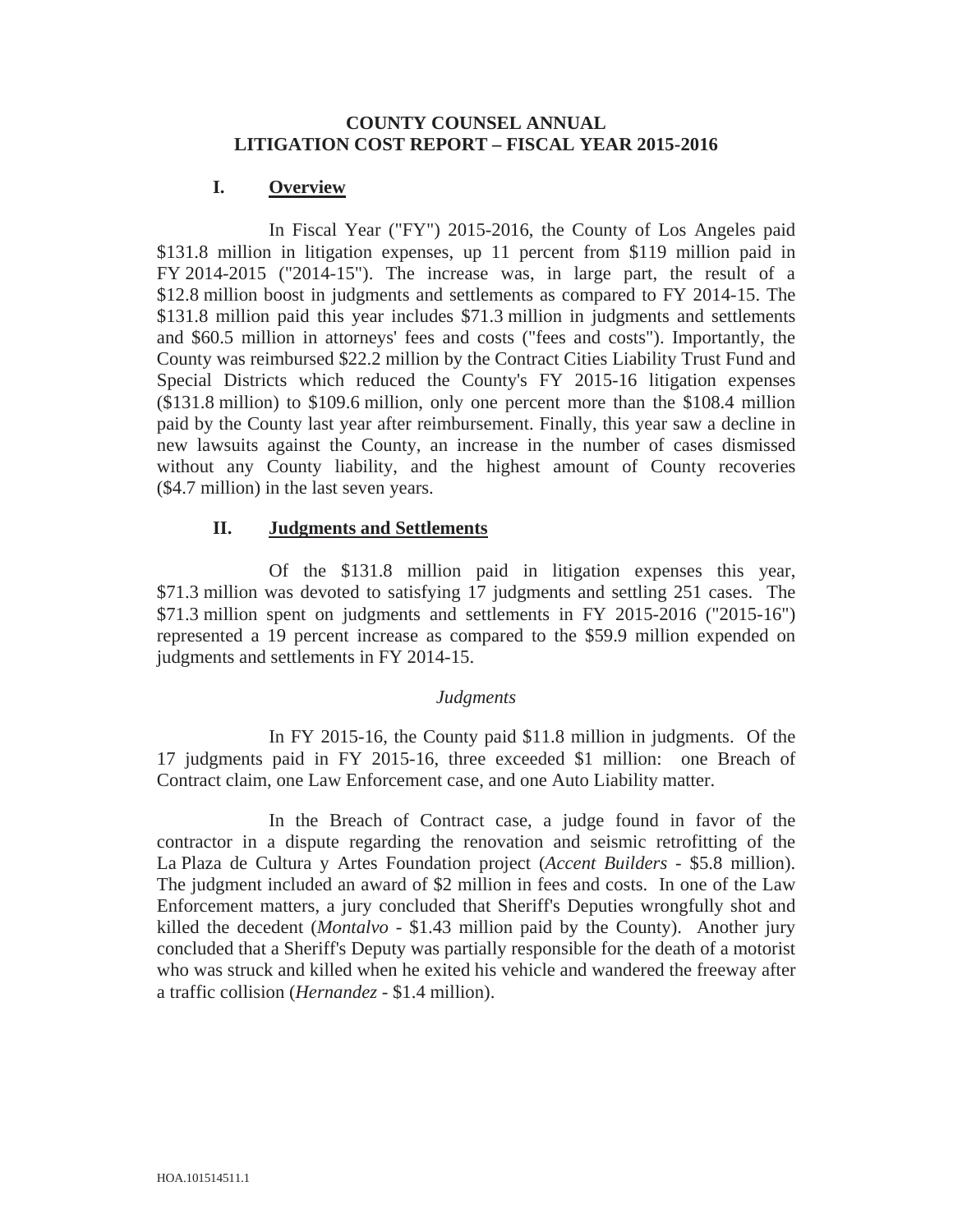# *Settlements*

The County paid \$59.4 million in settlements this year, \$15.2 million more than it paid in FY 2014-15. Of the 251 settlements paid this year, 18 exceeded \$1 million and accounted for 60 percent of the \$59.4 million in settlement payments this year.

Twelve of these million dollar settlements stemmed from the Sheriff's Department. These cases include one sexual assault by Deputy case (*Lindsay F. -* \$6.15 million) and seven Deputy-involved shootings which ranged in amounts from (*Ostegren* - \$5 million) to (Beierschmitt - \$1.4 million). Five settlements involved the Department of Health Services, including a matter in which a patient received an excessive dose of Morphine via a computerized patientcontrolled analgesic pump (*Ruiz* - \$6.1 million). The Fire Department settled a case wherein it was alleged that paramedics who attended to a toddler after she slipped in the bathtub at home missed signs of possible brain injury (*Gutierrez* - \$2.4 million).

# **III. Fees and Costs**

In addition to \$71.3 million paid in judgments and settlements, the \$131.8 million paid in litigation expenditures this year also included fees and costs amounting to \$60.5 million, or two percent more than the \$59 million paid last year. Of the \$60.5 million paid in fees and costs in FY 2015-16, \$47.3 million was paid to Contract Counsel, and \$13.2 million was billed by County Counsel to various County departments for litigation services. County Counsel billings include the fees and costs for overseeing litigated cases assigned to Contract Counsel, as well as for handling cases solely in-house. "Fees" generally refer to the hourly rate paid to counsel, and "costs" include a variety of expenses related to, among other items, court reporters, experts, and copying.

### *Contract Counsel*

At \$47.3 million, Contract Counsel fees and costs were up less than one percent over the \$46.8 million paid last year in FY 2014-15.

Contract Counsel *fees* increased by \$1.8 million, or four percent, over the \$38.6 million paid last year, but Contract Counsel *costs* dropped 16 percent, from \$8.2 million last year to \$6.8 million this year. The increase in Contract Counsel *fees* was largely attributable to more resource allocation devoted to the *Southern California Gas* litigation. Several Departments realized reductions in Contract Counsel *costs*, including the Sheriff's Department in the area of Law Enforcement, the Department of Health Services in the Auto Liability and Employment areas, and the Chief Executive Office in the General Liability area.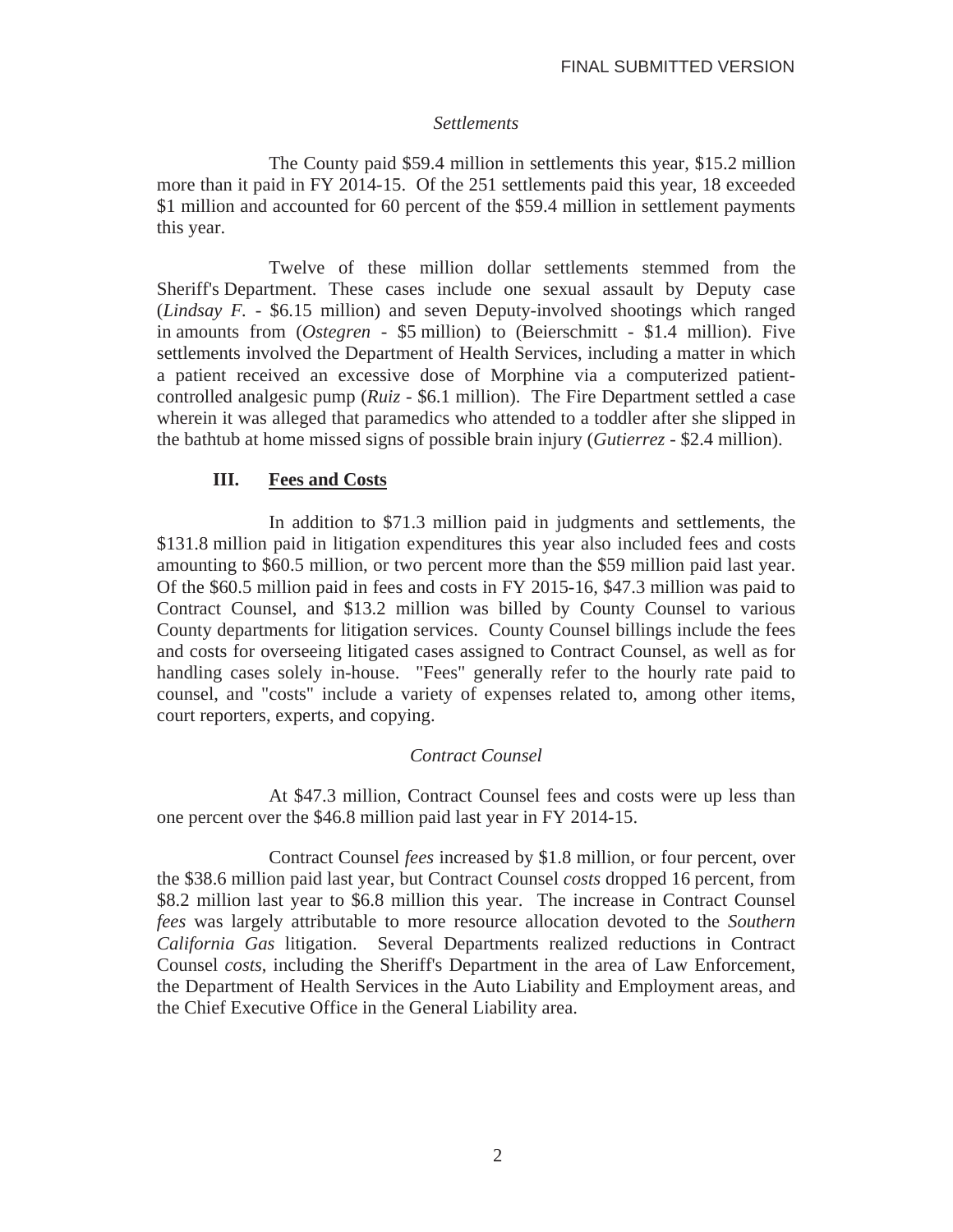# *County Counsel*

County Counsel fees were down slightly and costs increased in FY 2015-16. At a net \$13.2 million this year, County Counsel fees and costs increased by \$1 million over the \$12.2 million spent in FY 2014-15.

County Counsel *fees*, including those related to oversight of Contract Counsel, remained relatively flat at \$10.9 million, declining \$63,000 as compared to last year. Although several County Departments experienced gains in County Counsel *fees* this year, including the Assessor's Office, the Fire Department, and the Department of Public Works, such gains were offset by a comparable decrease in County Counsel *fees* realized by the Sheriff's Department in the area of Law Enforcement. While fees remained relatively stable as compared to last year, County Counsel *costs* doubled from \$1.2 million last year to \$2.4 million in FY 2015-16, as a result of the Los Angeles Superior Court Consolidation Plan, which eliminated all court reporter positions for civil trial courts and required court reporters to be paid by the litigants. This practice impacted costs this fiscal year.

### **IV. Department Litigation Expenditures**

In FY 2015-16, ten County departments spent \$118,978,543, or 90 percent, of the County's \$131.8 million in litigation expenditures. These expenses were comprised of judgments and settlements, as well as fees and costs, in a variety of areas, including Law Enforcement, General Liability, Employment, Medical Malpractice, and Auto Liability. In FY 2015-16, the expenditures for the top ten departments ranged from a high of \$62,580,291 paid by the Sheriff's Department to a low of \$2,248,735 spent by the District Attorney's Office. The litigation expenditures of the top ten departments for FY 2015-16 are as follows:

| <b>ANNUAL LITIGATION EXPENSES -</b><br><b>TOP TEN DEPARTMENTS</b><br>FY 2015-16 |              |
|---------------------------------------------------------------------------------|--------------|
| Sheriff                                                                         | \$62,580,291 |
| <b>Health Services</b>                                                          | \$20,368,843 |
| Public Works                                                                    | \$7,647,937  |
| <b>Chief Executive Office</b>                                                   | \$6,781,335  |
| Fire                                                                            | \$5,141,691  |
| <b>Children and Family Services</b>                                             | \$4,781,681  |
| Probation                                                                       | \$3,275,806  |
| Public Health                                                                   | \$3,233,610  |
| Parks and Recreation                                                            | \$2,918,614  |
| <b>District Attorney</b>                                                        | \$2,248,735  |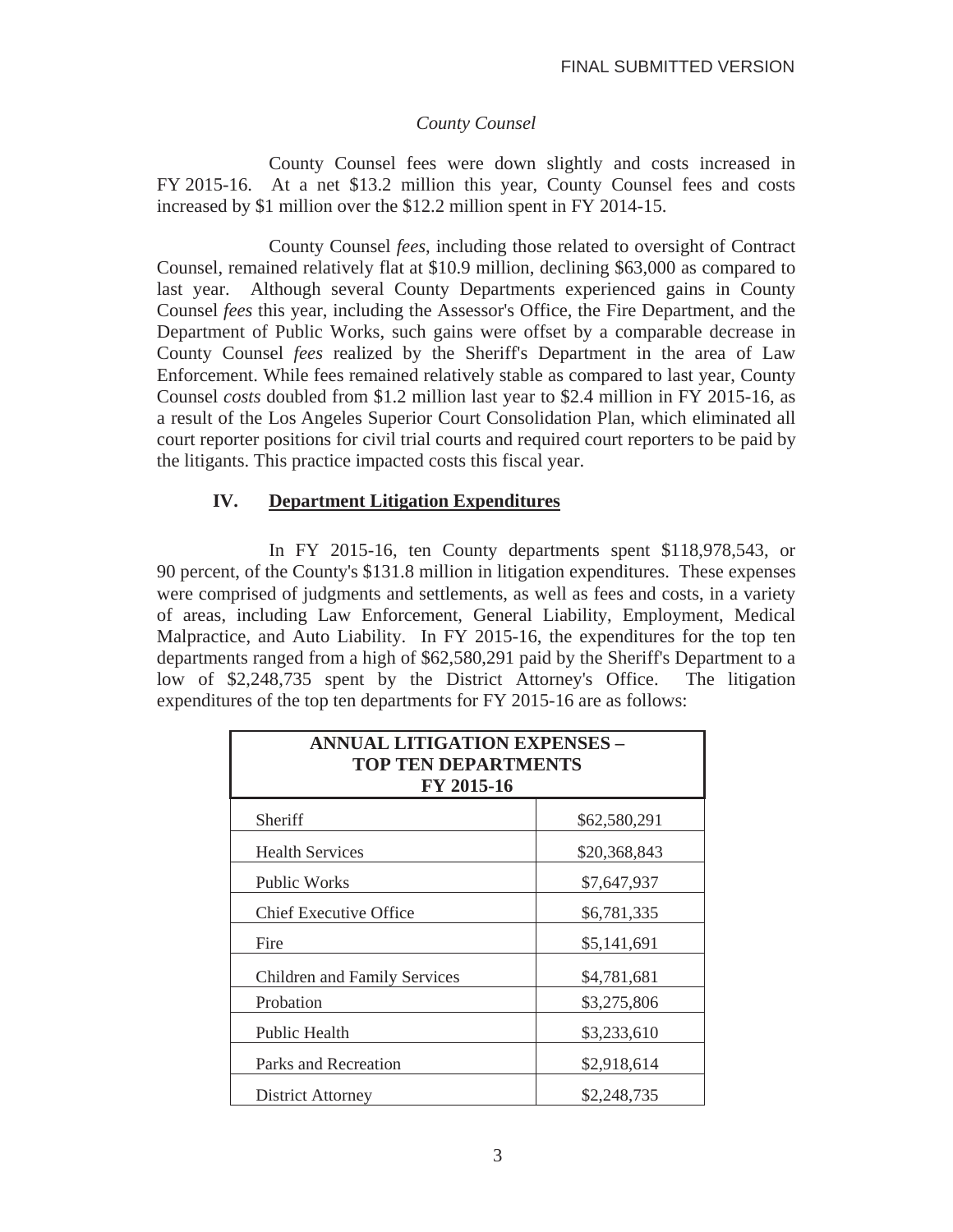# **V. Contract Cities and Special Districts**

Of the \$131.8 million reported in Annual Litigation Expenses in FY 2015-16, the Contract Cities Liability Trust Fund and Special Districts reimbursed the County approximately \$22.2 million. The County paid the remaining \$109.6 million.

# A. *Contract Cities*

In FY 2015-16, the Contract Cities Liability Trust Fund paid \$18.8 million of the \$131.8 million in Annual Litigation Expenses. This \$18.8 million payment, which included judgments, settlements, fees and costs, was primarily the result of liabilities arising from the alleged misconduct of Sheriff's Deputies contractually assigned to various cities throughout the County. A small portion of the \$18.8 million reimbursed to the County related to the Department of Public Works' General Liability cases and totaled \$63,400.

In FY 2015-16, the Contract Cities Liability Trust Fund's insurance carriers paid \$19.4 million for six Sheriff's Department Law Enforcement cases, including one sexual assault by Deputy case and five Deputy-involved shooting cases, in which the payment exceeded the Trust Fund's Self-Insured Retention. These insurance payments are not included in the \$131.8 million paid by the County.

# B. *Special Districts: Water and Flood Control*

# 1. *Water Districts*

Water Districts reimbursed the County for \$1.6 million of the \$131.8 million in litigation expenses this year, including expenses related to Groundwater Adjudication, Auto Liability, and General Liability cases. The largest reimbursement involved Groundwater Adjudication. In 2004, the Los Angeles County Water District No 40 (Antelope Valley) filed a lawsuit, which was subsequently joined by District No. 35 (Santa Clarita Valley), seeking a judicial determination of the rights of public water suppliers and landowners to capture groundwater from the Antelope Ground Water Basin ("Basin"). The County's lawsuit was in response to two actions brought against the Water Districts by two of the Basin's largest agricultural companies. Approximately \$1.3 million of the \$1.6 million reimbursed to the County this year by the Water Districts was attributable to this adjudication of groundwater rights in the Antelope Valley. These fees and costs were ultimately paid from the revenue stream of the Water Works District - not from the County General Fund.

# 2. *Flood Control Districts*

The Flood Control Districts reimbursed the County for \$1.2 million of the \$131.8 million in litigation expenses in FY 2015-16. These expenses involved Environmental, General Liability, and Auto Liability cases. The most costly of these was a federal Clean Water Act case. In 2008, the Natural Resources Defense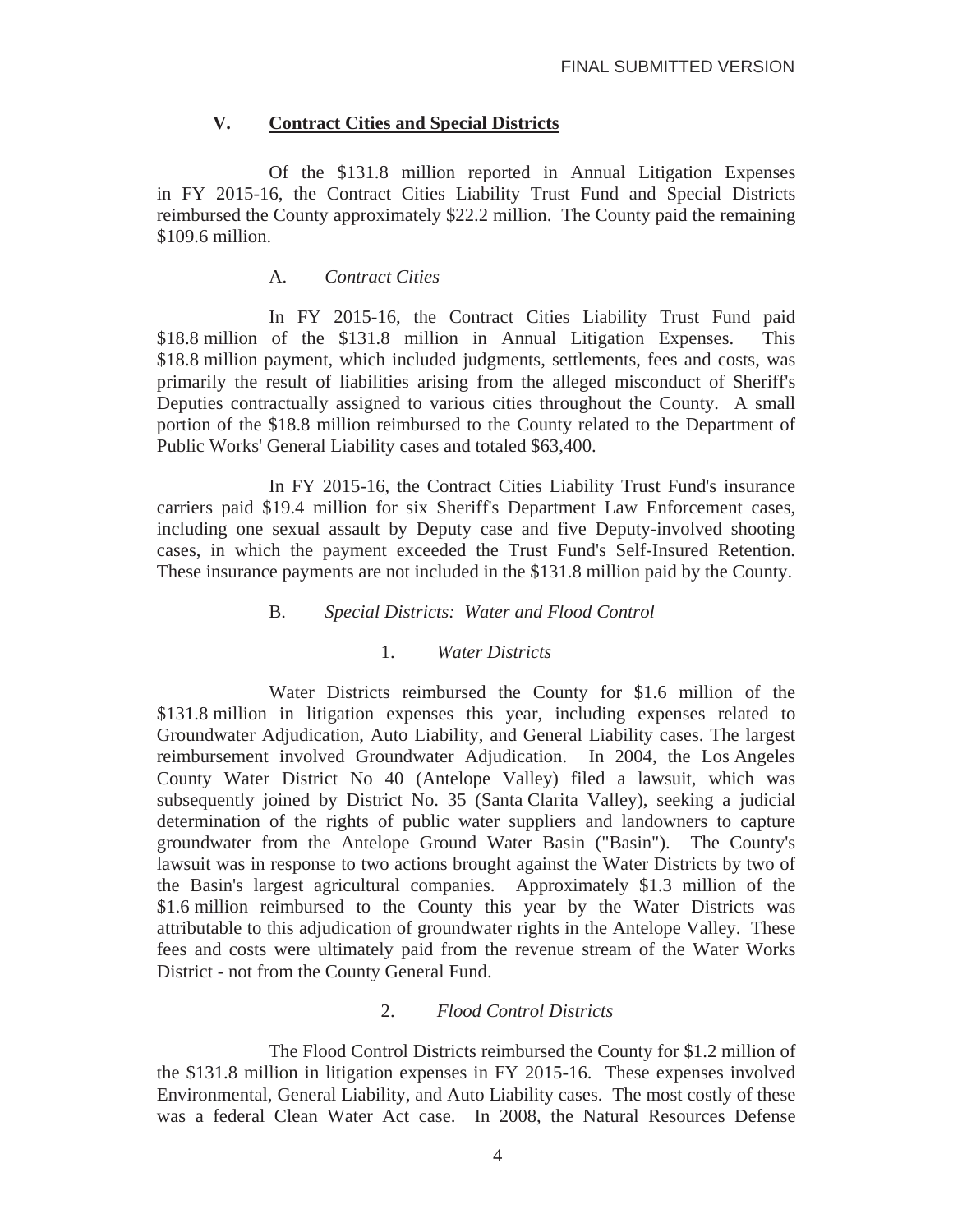Council and the Santa Monica Baykeeper brought a lawsuit pursuant to the federal Clean Water Act, alleging that the County and the Flood Control District violated the Los Angeles County municipal storm water permit by allowing pollutants to exceed water quality standards in Los Angeles Rivers, watersheds, and beaches. A number of appeals to the Ninth Circuit have resulted from this complex and protracted litigation. The Department of Public Works paid \$227,500 in fees and costs on behalf of the Flood Control District in FY 2015-16. The Flood Control District reimbursed the Department of Public Works for the Clean Water Act case, as well as for a variety of other matters, for a total of \$1.2 million.

# 3. *Open Space District*

Since 2012, the Department of Parks and Recreation has been involved in a series of related lawsuits involving challenges to a proposed oil drilling project in the City of Whittier. The Open Space District contributed \$600,000 to the defense of these consolidated actions in FY 2015-16.

# **VI. City of Azusa**

The judgments and settlements paid in Fiscal Year 2015-16 do not include payments made this year to 13 plaintiff cities in the *City of Azusa, et al. v. County of Los Angeles* ("Azusa") action. The plaintiff cities claimed that the Auditor-Controller improperly calculated the amount of Property Tax Administrative Fees ("PTAF") collected from those cities beginning in Fiscal Year 2006-2007 ("2006-07"), based upon the 2012 California Supreme Court ruling in *City of Alhambra v. County of Los Angeles* ("Alhambra"). Between FY 2006-07 and FY 2012-2013 ("2012-13"), the County collected \$233.2 million in PTAF from all of the cities, a portion of which must be returned as a result of the *Alhambra* ruling. In FY 2015-16, the County paid \$5 million to 13 cities led by the City of Azusa. Since these payments constituted a partial refund of the \$233.2 million previously collected by the County, this amount is not included as a judgment or settlement in the FY 2015-16 litigation expenses.

### **VII. Dismissals**

In FY 2015-16, the County disposed of 234 cases without payment of settlements, judgments or attorneys' fees to opposing parties and without any County liability. Of these 234 dismissals, 127, or 54 percent, resulted from voluntary actions by Plaintiffs and/or their attorneys (on nearly every occasion prompted by a dispositive motion or other action by the County). Ninety-seven of the 234 dismissals, or 41 percent, were involuntary to the extent that they were effectuated by successful County motions, including demurrers, motions to dismiss, summary judgments, and discovery motions resulting in terminating sanctions. Six of the 234 dismissals occurred as a consequence of the opposing parties' failure to timely prosecute the actions, and four dismissals resulted from the failure of plaintiff to appear at trial.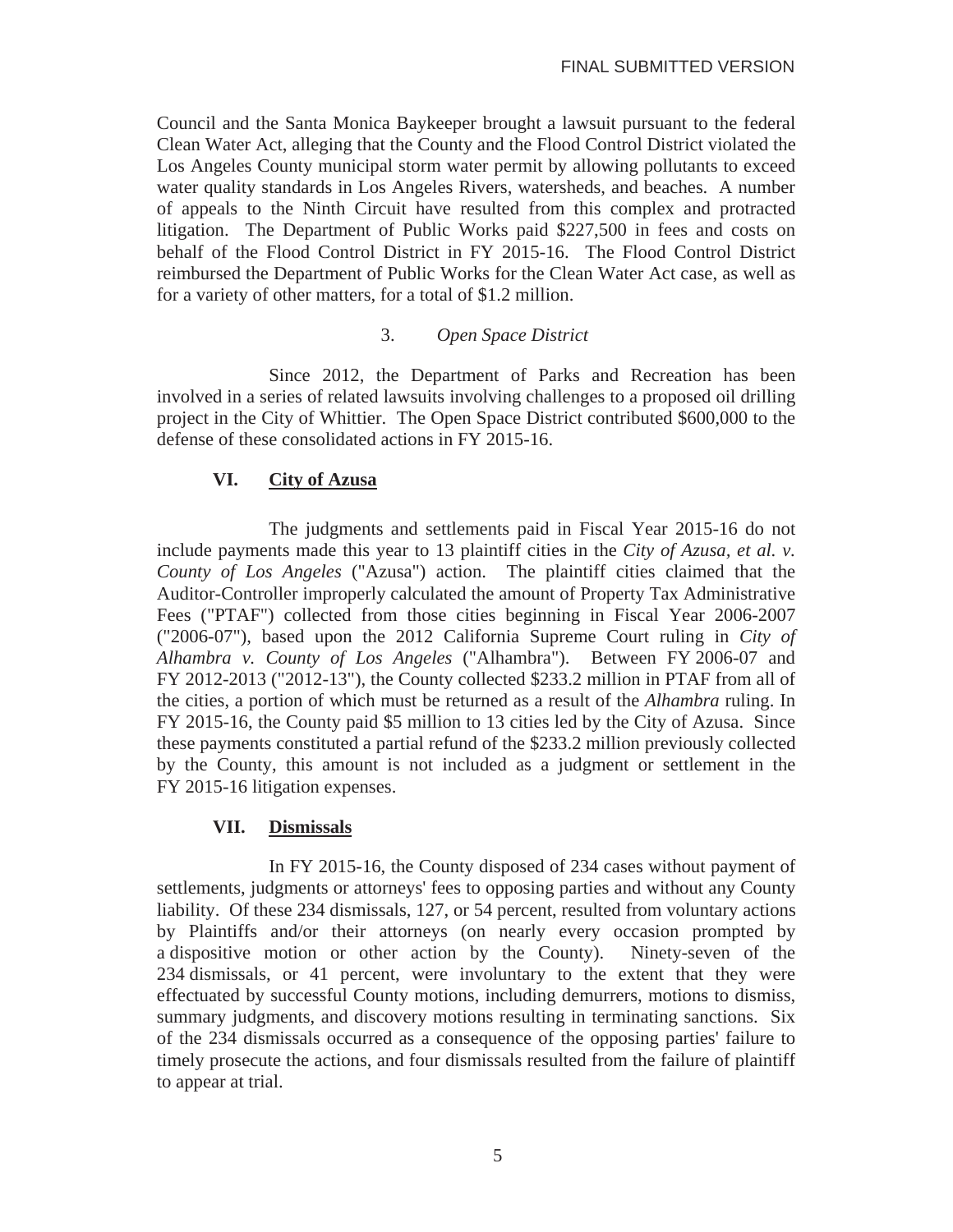### **VIII. New Cases**

The number of new cases involving the County fell below the 800 mark for the third consecutive fiscal year and realized a slight drop of three percent from 773 in FY 2014-15 to 749 in FY 2015-16. The Sheriff's Department led the way with 202 new cases, followed by 163 new cases that were considered Non-Jurisdictional (plaintiffs failed to identify a responsible department), 71 for the Department of Health Services, and 64 new matters for the Department of Public Works. All other Departments fielded fewer than 40 new cases in FY 2015-16. The 749 new cases this year fall within 13 various categories, or case types: Auto Liability (119), Breach of Contract (8), Condemnation Defense (25), Dangerous Condition (185), Elections (2), Employment (76), Environmental (7), Foster Care (25), General Liability (70), Law Enforcement (156), Medical Malpractice (41), Real Property (32), and Tax (3).

### **IX. Trials, Writs, and Appeals**

### A. *Trials*

The County tried 34 cases in FY 2015-16, nine more cases than the County tried last year and two more than it tried in FY 2013-2014 ("2013-14"). The County prevailed in 53 percent, or 18 trials, this year, compared to 16 victories, or 64 percent, last year. There was one mistrial this year compared to no mistrials in FY 2014-15 and four in FY 2013-14. The County prevailed in three employment cases, seven excessive force cases, five general liability cases, one false arrest claim, one failure to protect claim, and one auto liability case. Of the 15 losses, an auto liability case from the Public Defender's Office, *Newland*, was the most expensive. In *Newland*, the Plaintiff, a pedestrian, was struck by a car that had collided with a Deputy Public Defender. The bifurcated trial resulted in an adverse jury verdict of nearly \$14 million that has been appealed by the County. At issue before the Court of Appeal will be an exception to the Going and Coming Rule, which provides that an employee is not acting within the course and scope of his employment when he is commuting to and from work.

B. *Writs*

Just like last year, the County was an interested party in eight writs of mandamus and/or prohibition. The County was not the moving party in any writ proceedings this year. One writ stemmed from challenges to the dissolution of California Redevelopment Agencies and the resulting reallocation of funds at the direction of the California Department of Finance to the County Auditor-Controller. This proceeding either had no demonstrable impact or their effects were *de minimis*. Adverse parties prevailed against the County in three writs this year and were unsuccessful in two. Two other matters resulted in split decisions.